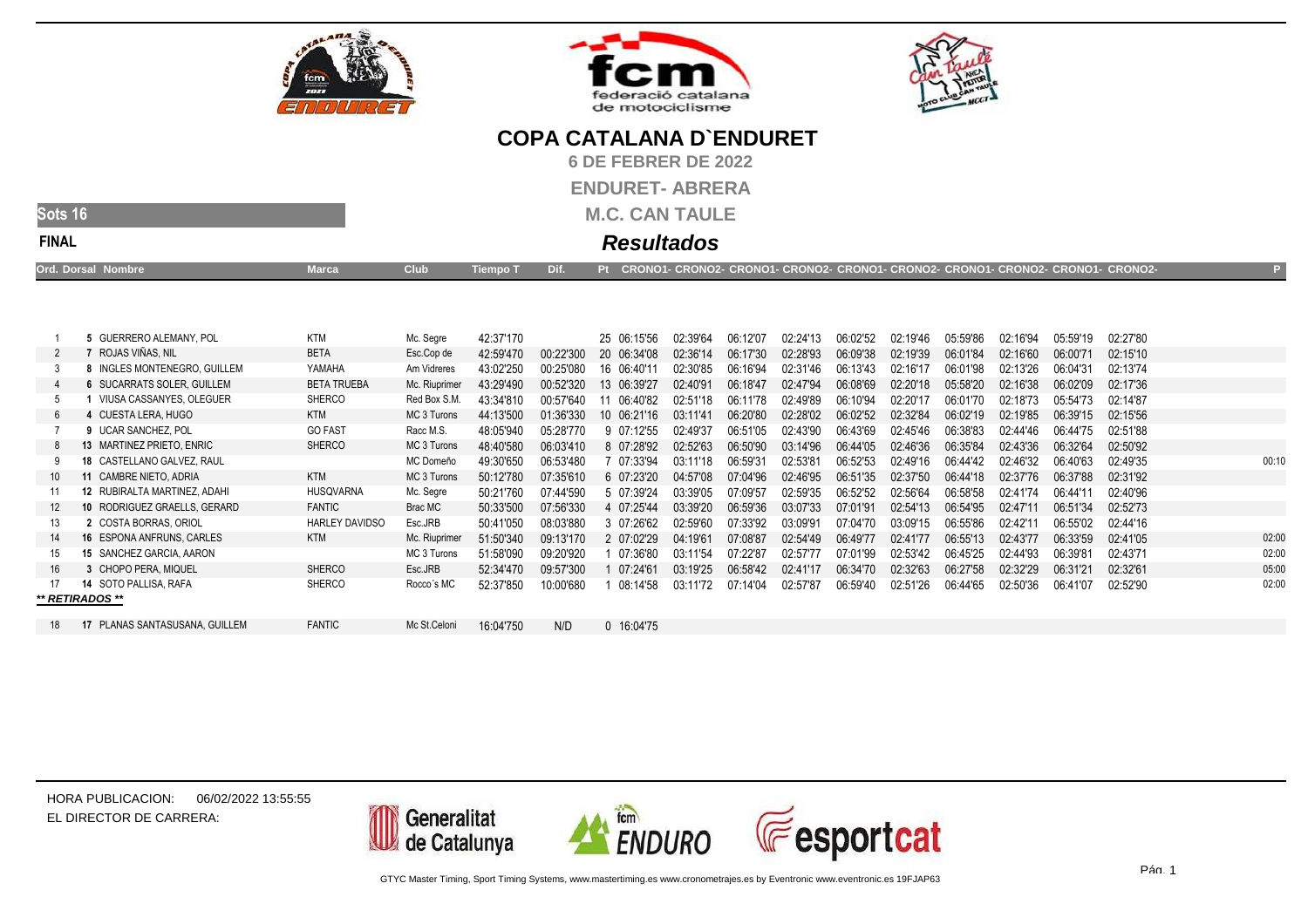





**6 DE FEBRER DE 2022**

**ENDURET- ABRERA**

**M.C. CAN TAULE**



**FINAL**

### **Resultados**

| <b>Ord. Dorsal Nombre</b>          | Marca | Club         | <b>Tiempo T</b> | $\mathbf{D}$ is the $\mathbf{D}$ if $\mathbf{D}$ if $\mathbf{D}$ is the $\mathbf{D}$ | Pt CRONO1- CRONO2- CRONO1- CRONO2- CRONO1- CRONO2- CRONO1- CRONO2- CRONO1- CRONO2- ' |                                                                                                                          |  |  |  |          |  |
|------------------------------------|-------|--------------|-----------------|--------------------------------------------------------------------------------------|--------------------------------------------------------------------------------------|--------------------------------------------------------------------------------------------------------------------------|--|--|--|----------|--|
|                                    |       |              |                 |                                                                                      |                                                                                      |                                                                                                                          |  |  |  |          |  |
|                                    |       |              |                 |                                                                                      |                                                                                      |                                                                                                                          |  |  |  |          |  |
| 44 PELLICER CARDELLAT. JOSE MANUEL | KTM   | MC Benicarló | 43.22.970       |                                                                                      | 25 06:29'68                                                                          | 02:38'84        06:14'36        02:24'67        06:13'67        02:21'31        06:15'09        02:30'65        05:55'20 |  |  |  | 02:19'50 |  |

|                             |                  |              | TU.LL UI U |           |                 |          |          | UL.L.T U I |          |                   |          |          |          |          |
|-----------------------------|------------------|--------------|------------|-----------|-----------------|----------|----------|------------|----------|-------------------|----------|----------|----------|----------|
| 45 EFRONI EYAL              | <b>HUSQVARNA</b> | Mc Corbera   | 43:52'520  | 00.29550  | 20 06:43'73     | 02:48'46 | 06:20'67 | 02:28'41   |          | 06:17'26 02:21'85 | 06:05'33 | 02:20'67 | 05:58'68 | 02:27'46 |
| 46 GRANERO MONZO, CRISTOBAL | <b>HUSQVARNA</b> | MC Ibi       | 45.39'500  | 02.16530  | 16 06:48'97     | 02:38'32 | 06:47'37 | 02:29'93   | 06:32'00 | 02:29'71          | 06:26'16 | 02:25'27 | 06:21'94 | 02:39'83 |
| 43 JOSA ANGLES, JAN         | <b>HUSQVARNA</b> | Mc. Segre    | 47.22110   | 03.59'440 | 13 07:06'53     | 02:56'48 | 06:39'50 | 02:43'53   | 06:30'98 | 02:39'12          | 06:21'11 | 03:14'43 | 06:30'97 | 02:39'76 |
| 41 VILCHES MARRUECOS. JAN   | <b>KTM</b>       | Mc Torrelles | 50.18600   | 06:55'630 | 07.2551         | 02:55'87 | 08:02'65 | 02:54'25   | 06:58'98 | 02:47'35          | 06:51'04 | 02:43'23 | 07:03'08 | 02:36'64 |
| ** RETIRADOS **             |                  |              |            |           |                 |          |          |            |          |                   |          |          |          |          |
|                             |                  |              |            |           |                 |          |          |            |          |                   |          |          |          |          |
| 40 PLANA SERRA, MARC        | <b>KTM</b>       | Mc. Segre    | 11:27'840  | N/D       | $0.07 - 48$ '90 | 03:38'94 |          |            |          |                   |          |          |          |          |

HORA PUBLICACION:06/02/2022 13:55:15EL DIRECTOR DE CARRERA:

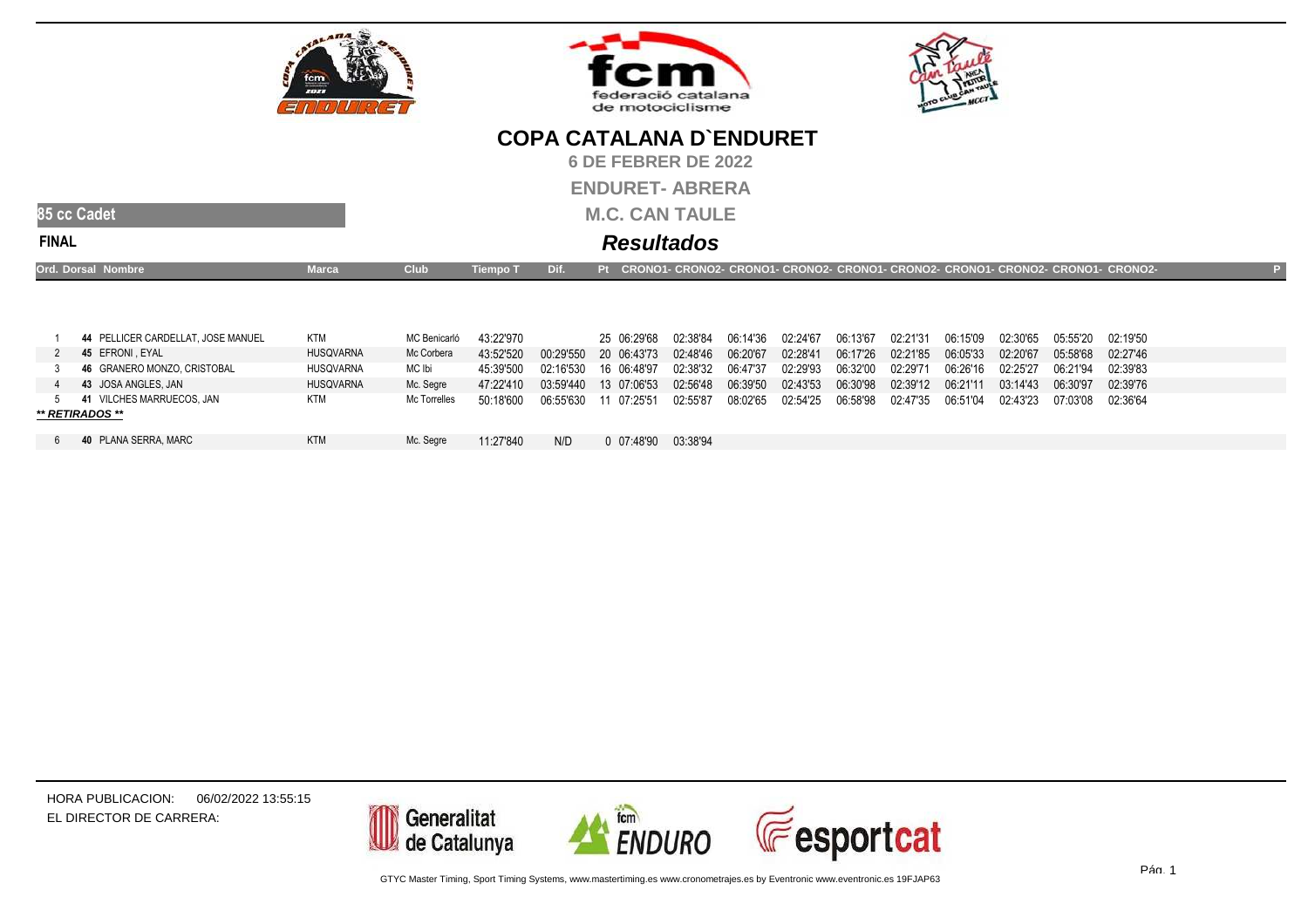





**6 DE FEBRER DE 2022**

**ENDURET- ABRERA**

**M.C. CAN TAULE**

### **85 cc JuvenilFINAL**

### **Resultados**

| Ord. Dorsal Nombre | <b>Marca</b> | <b>Club</b> | Tiempo T | Dif. | Pt CRONO1- CRONO2- CRONO1- CRONO2- CRONO1- CRONO2- CRONO1- CRONO2- CRONO1- CRONO2- |  |
|--------------------|--------------|-------------|----------|------|------------------------------------------------------------------------------------|--|
|                    |              |             |          |      |                                                                                    |  |

| 56 LIÑAN CABRERA, ALEJANDRO                | <b>HUSQVARNA</b> | Mc. Segre     | 42:58'320   |           | 25 06:31'48  | 02:46'36 | 06:08'46 | 02:36'44 | 05:58'61 | 02:29'03 | 05:54'20 | 02:22'65 | 05:50'03 | 02:21'06 |       |
|--------------------------------------------|------------------|---------------|-------------|-----------|--------------|----------|----------|----------|----------|----------|----------|----------|----------|----------|-------|
| 55 GODINO GOMEZ, RAMON                     | YAMAHA           | Amv Torroella | 43:20'940   | 00 22'620 | 20 06:32'89  | 02:31'74 | 06:20'06 | 02:30'20 | 06:07'71 | 02:21'18 | 06:08'78 | 02:21'76 | 06:05'95 | 02:20'67 |       |
| 50 HERNANDEZ RIVERO, SANTIAGO              |                  | Independiente | 43:48'150   | 00:49'830 | 16 06:55'95  | 02:32'77 | 06:26'21 | 02:25'25 | 06:16'45 | 02:21'37 | 06:10'62 | 02:17'32 | 06:04'70 | 02:17'51 |       |
| 54 GARCIA CAMPANO, ORIOL                   | KTM              | Mc A.Selva    | 45:22'320   | 02:24'000 | 13 06:54'12  | 02:47'13 | 06:33'11 | 02:23'09 | 06:41'45 | 02:38'00 | 06:18'28 | 02:24'73 | 06:16'55 | 02:25'86 |       |
| 53 MATARO CAPDEVILA, JOEL                  |                  | Mc St.Hilari  | 50:59'270   | 08:00'950 | 11 07:27'81  | 03:28'81 | 07:08'93 | 03:07'69 | 07:14'58 | 03:00'55 | 07:00'45 | 03:00'40 | 06:54'05 | 02:36'00 |       |
| 52 GARCIA ROMERO, ALEIX                    | HUSQVARNA        | MC 3 Turons   | 01:00:01'70 | 17:03'380 | 10 08:13'88  | 04:20'09 | 07:29'55 | 03:32'61 | 07:33'39 | 03:28'07 | 09:08'28 | 03:15'47 | 07:28'98 | 05:31'38 |       |
| ** RETIRADOS **                            |                  |               |             |           |              |          |          |          |          |          |          |          |          |          |       |
| 51 GRIÑO RIERA, JORDI                      | <b>KTM</b>       | MC 3 Turons   | 20:22'140   | N/D       | $0$ 20:22'14 |          |          |          |          |          |          |          |          |          | 06:00 |
| *** DESCLASIFICADOS ***<br>** RETIRADOS ** |                  |               |             |           |              |          |          |          |          |          |          |          |          |          |       |
| 57 PEDRAZA PE (15.2.8)                     |                  | MC 3 Turons   | 07:58:12'85 |           | 16:51'26     | 04:17'59 | 10:08'25 | 04:32'40 | 09:05'10 | 06:07'58 | 11:24'63 | 06:37'43 | 09:08'61 |          | 400:0 |
| 58 RODRIGUEZ (15.2.8)                      | <b>HUSQVARNA</b> | Brac MC       | 59:11'660   |           | 11:03'17     | 05:09'97 | 09:02'29 | 03:02'48 | 08:06'18 |          | 07:47'57 |          |          |          | 15:00 |

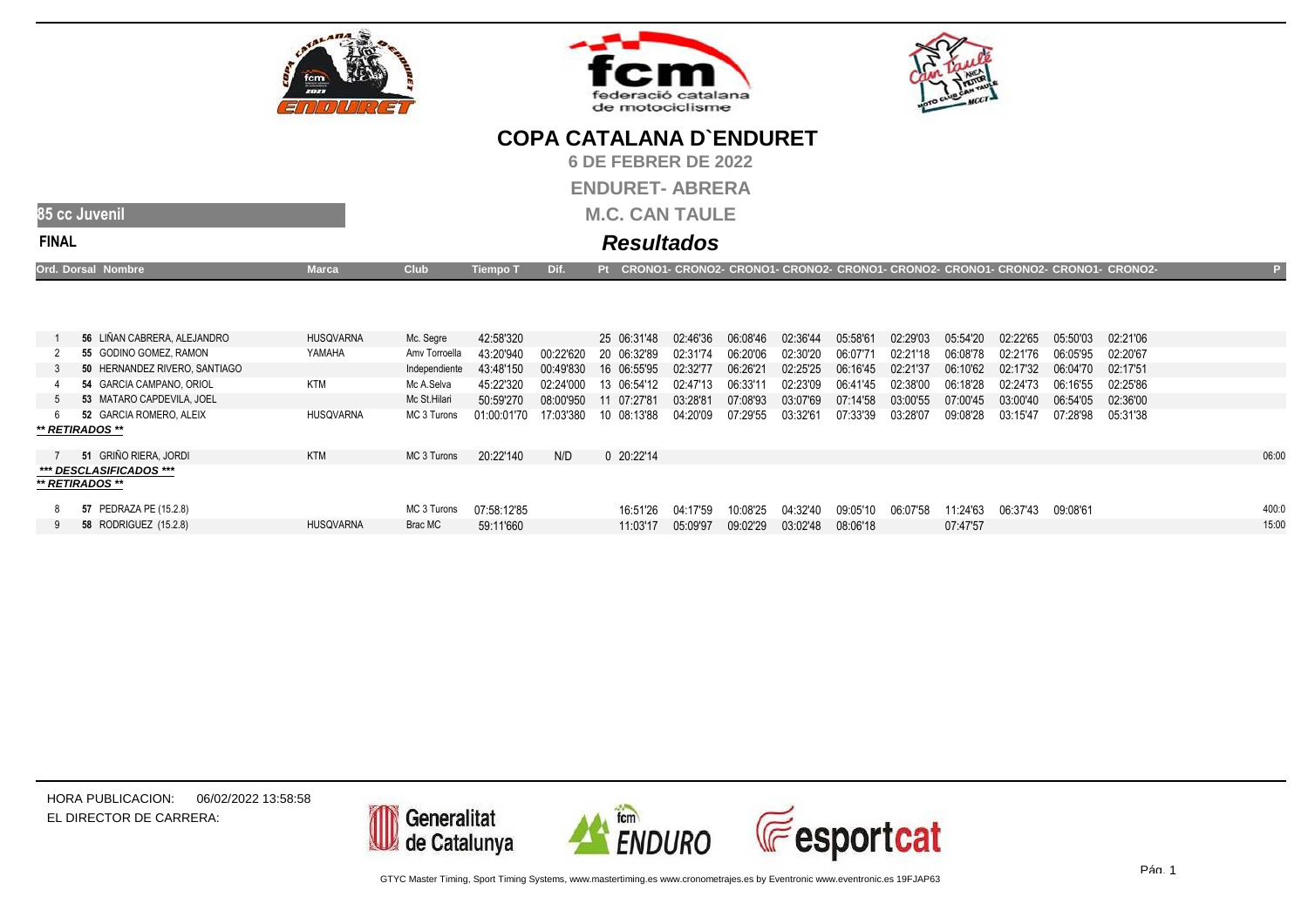





**6 DE FEBRER DE 2022**

**ENDURET- ABRERA**

**M.C. CAN TAULE**

### **FINAL**

**65 cc**

### **Resultados**

| CRONO1-1 CRONO2-1 CRONO1-2 CRONO2-2 CRONO1-3 CRONO2-3 CRONO1-4 CRONO2-4 CRONO1-5 Pen.<br>Ord. Dorsal Nombre<br>Dif.<br><b>Lempo</b> T<br>larca<br><u>ciuli</u> |
|----------------------------------------------------------------------------------------------------------------------------------------------------------------|
|----------------------------------------------------------------------------------------------------------------------------------------------------------------|

|        | 172             | SABATE ARCAS, PAU             |                | Mc. Segre       | 38:07'670   |            | 25           | 07:09'83     | 02:54'76 | 07:03'64 | 02:39'72 | 06:37'46 | 02:34'49 | 06:35'54 | 02:32'23 | 00:00 |
|--------|-----------------|-------------------------------|----------------|-----------------|-------------|------------|--------------|--------------|----------|----------|----------|----------|----------|----------|----------|-------|
|        |                 | MASO GOMEZ. NIL               |                | Mc St.Hilari    | 39:36'690   | 01:29'020  | 20           | 07:25'30     | 03:03'73 | 07:03'33 | 02:42'10 | 07:07'40 | 02:36'37 | 07:01'77 | 02:36'69 | 00:00 |
|        | 3 175           | PLA QUEROL, AITOR             | YAMAHA         | Mec Alcanar     | 41:18'010   | 03:10'340  | 16           | 07:41'72     | 03:20'16 | 07:16'69 | 02:56'36 | 07:09'08 | 03:00'27 | 07:01'86 | 02:51'87 | 00:00 |
|        |                 | RUBIO CABALGANTE, ERIC        |                | Mc. Segre       | 41:29'650   | 03:21'980  | 13           | 07:53'62     | 03:17'86 | 07:23'35 | 02:49'82 | 06:58'59 | 03:09'82 | 07:15'44 | 02:41'15 | 00:00 |
| 5      |                 | <b>CUBELES BERNAL, VICTOR</b> |                | A.D. Cronosport | 44:32'640   | 06:24'970  | 11           | 08:27'86     | 03:45'37 | 07:47'88 | 03:16'24 | 07:39'93 | 03:09'12 | 07:27'35 | 02:58'89 | 00:00 |
|        | 6 180           | <b>GONZALEZ TOMAS. JOAN</b>   | <b>KTM</b>     | Em Castellbisba | 47:02'800   | 08:55'130  | 10           | 08:16'30     | 04:25'71 | 07:41'45 | 03:45'26 | 07:30'12 | 04:30'20 | 07:34'06 | 03:19'70 | 00:00 |
|        |                 | CANET DELGADO. IGNACIO        |                | MC 3 Turons     | 47:57'670   | 09:50'000  |              | 9 08:54'08   | 04:12'12 | 08:58'47 | 03:25'92 | 08:00'03 | 03:31'25 | 07:41'10 | 03:14'70 | 00:00 |
| 8.     |                 | GUTIERREZ FERNANDEZ, ALEX     | <b>KTM</b>     | Brac MC         | 52:18'250   | 14:10'580  |              | 8 09:40'89   | 04:58'64 | 08:42'57 | 03:49'60 | 08:23'72 | 04:15'85 | 08:34'06 | 03:52'92 | 00:00 |
|        |                 | SOTO FERRANDIZ. JAIME         |                | P.M.B.          | 52:20'250   | 14:12'580  |              | 09:51'57     | 04:35'83 | 08:28'90 | 03:43'37 | 08:59'10 | 04:23'12 | 08:26'03 | 03:52'33 | 00:00 |
| 10 177 |                 | XIVILLE MORENO, ARNAU         | <b>KTM</b>     | Brac MC         | 53:22'550   | 15:14'880  | 6            | 10:03'14     | 05:52'10 | 08:31'97 | 03:31'80 | 09:06'57 | 03:40'19 | 08:44'43 | 03:52'35 | 00:00 |
| 11     | - 179           | MARTINEZ PRIETO, JAN          |                | Mc Francolí     | 53:44'200   | 15:36'530  | 5            | 10:24'86     | 04:15'34 | 10:01'82 | 04:04'30 | 09:34'68 | 03:24'40 | 08:44'83 | 03:13'97 | 00:00 |
| 12     | 183             | OLIVE GARCIA, JOSEP           | YAMAHA         | Rocco's MC      | 57:45'410   | 19:37'740  | 4            | 10:43'70     | 05:33'42 | 10:16'81 | 04:12'47 | 09:39'46 | 04:07'76 | 09:17'51 | 03:54'28 | 00:00 |
| 13     | 186             | GARBI OCAÑA. MARCAL           |                | Brac MC         | 01:01:49'96 | 23:42'290  | 3            | 12:10'39     | 05:46'21 | 10:16'23 | 04:30'17 | 10:15'24 | 03:58'54 | 09:45'46 | 05:07'72 | 00:00 |
| 14     | 193             | SANCHEZ GIMENO, ERIK          | <b>KTM</b>     | Guaja Racing    | 01:07:10'06 | 29:02'390  |              | 2 11:22'23   | 05:42'56 | 09:32'25 | 04:00'57 | 08:58'70 | 03:40'76 | 09:42'63 | 04:10'36 | 10:00 |
| 15     | 19 <sup>′</sup> | <b>TORRAS VILALTA, GIL</b>    | YAMAHA         | Ausio Racing T. | 01:07:35'89 | 29:28'220  |              | 11:00'08     | 05:58'86 | 09:35'97 | 04:35'58 | 09:17'21 | 04:05'86 | 10:04'53 | 03:57'80 | 09:00 |
| 16     | 187             | RUBIRALTA MARTINEZ. JANAK     | <b>KTM</b>     | Mc. Segre       | 01:28:47'79 | 50:40'120  |              | 10:29'58     | 07:50'77 | 11:01'96 | 04:09'16 | 10:07'61 | 04:04'87 | 09:08'78 | 03:55'06 | 28:00 |
| 17     | 189             | FEIXAS ROMEU. PEP             | <b>KTM</b>     | MC Canyelles    | 01:47:00'84 | 01:08:53'1 |              | 14:42'09     | 09:44'18 | 11:17'28 | 04:26'44 | 09:57'80 | 04:27'98 | 10:03'48 | 05:21'59 | 37:00 |
|        |                 | ** RETIRADOS **               |                |                 |             |            |              |              |          |          |          |          |          |          |          |       |
| 18     | 192             | SIMMER . LUKAS                | <b>GAS GAS</b> | Mc. Polea SX    | 01:54:56'87 | 01:16:49'2 | $\mathbf{0}$ | 19:48'45     | 08:58'79 | 15:25'88 | 06:43'75 |          |          |          |          | 64:00 |
|        |                 |                               |                |                 |             |            |              |              |          |          |          |          |          |          |          |       |
| 19     | 182             | ROMERO COMADRAN, LUCAS        |                | MC 3 Turons     | 45:08'030   | 07:00'360  |              | $0$ 14:12'36 | 07:17'01 | 15:38'66 |          |          |          |          |          | 08:00 |
| -20    | 184             | AUROUX RUIZ, LLUIS            | KTM            | Mc Cingles Bert | 35:52'560   | N/D        | $^{\circ}$   | 18:29'34     | 08:23'22 |          |          |          |          |          |          | 09:00 |
| -21    | 188             | FERNANDEZ CASTRO, AXEL        | <b>KTM</b>     | MC 3 Turons     |             | N/D        | 0            |              |          |          |          |          |          |          |          | 00:00 |
| 22     | 176             | WIC HUERTAS, ERIC             | <b>KTM</b>     | Brac MC         |             | N/D        |              |              |          |          |          |          |          |          |          | 00:00 |
|        |                 |                               |                |                 |             |            |              |              |          |          |          |          |          |          |          |       |

HORA PUBLICACION:06/02/2022 13:52:49EL DIRECTOR DE CARRERA:







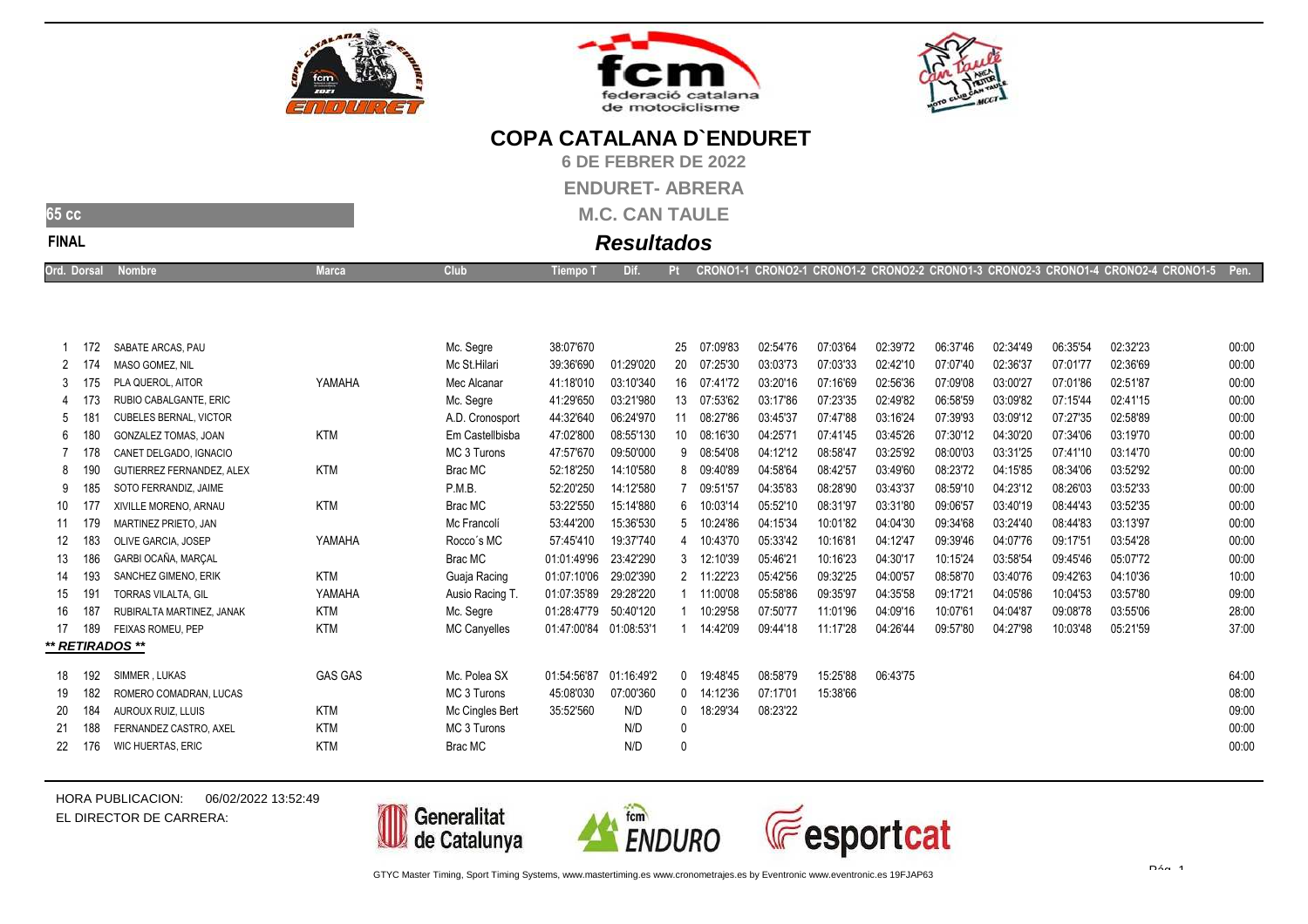





**6 DE FEBRER DE 2022**

**ENDURET- ABRERA**

**M.C. CAN TAULE**

| чn        |
|-----------|
| INAI<br>- |

# **Resultados**

|  | Ord. Dorsal | <b>Iarca</b> | Club | Tiempo T |  |  | CRONO1-1 CRONO2-1 CRONO1-2 CRONO2-2 CRONO1-3 CRONO2-3 CRONO1-4 CRONO2-4 CRONO1-5 Pen. |  |
|--|-------------|--------------|------|----------|--|--|---------------------------------------------------------------------------------------|--|
|--|-------------|--------------|------|----------|--|--|---------------------------------------------------------------------------------------|--|

|     | -211   | GONZALEZ TOMAS, ANNA          | <b>KTM</b>       | Em Castellbisba | 39:38'790   |            | 25 | 07:11'06 | 03:09'61 | 07:00'71 | 03:14'83 | 06:52'68 | 02:39'65 | 06:41'50 | 02:48'75 | 00:00 |
|-----|--------|-------------------------------|------------------|-----------------|-------------|------------|----|----------|----------|----------|----------|----------|----------|----------|----------|-------|
|     | 2 213  | CONESA SANCHEZ. IRENE         | <b>HUSQVARNA</b> | Em Castellbisba | 44:28'120   | 04:49'330  | 20 | 08:44'38 | 03:10'40 | 08:05'43 | 03:00'64 | 07:42'33 | 03:03'84 | 07:40'74 | 03:00'36 | 00:00 |
|     | 3 215  | GODINO GOMEZ, ADELA           | KTM              | Amy Torroella   | 45:35'190   | 05:56'400  | 16 | 08:50'43 | 03:57'35 | 07:58'40 | 03:15'01 | 07:46'53 | 03:10'35 | 07:35'53 | 03:01'59 | 00:00 |
|     | 4 212  | GALLARDO OLLER. ALEXIA        | <b>KTM</b>       | Mc. Segre       | 47:46'680   | 08:07'890  | 13 | 09:04'09 | 03:34'06 | 08:25'16 | 03:26'92 | 08:46'62 | 03:20'23 | 07:50'94 | 03:18'66 | 00:00 |
| 5   | -222   | ARFELIS NAVARRO, AINA         |                  | Me Cema         | 50:07'510   | 10:28'720  |    | 09:26'66 | 04:03'06 | 08:41'23 | 03:47'43 | 08:20'12 | 03:36'69 | 09:01'88 | 03:10'44 | 00:00 |
| 6   | - 221  | CASTELLANO GALVEZ, CARLA      | KTM              | MC Domeño Off R | 54:44'280   | 15:05'490  | 10 | 09:50'94 | 05:55'11 | 08:47'05 | 03:54'67 | 09:07'62 | 04:10'51 | 08:53'66 | 04:04'72 | 00:00 |
|     | 7 214  | <b>GRIFELL RIERA, CARLA</b>   | YAMAHA           | Mc Llucanes     | 55:39'930   | 16:01'140  | 9  | 11:28'73 | 04:27'22 | 10:43'61 | 04:04'37 | 08:11'82 | 03:57'83 | 08:02'43 | 03:43'92 | 01:00 |
|     | 8 216  | CERRETO CERRETO, DONATELLA    |                  | MC 3 Turons     | 59:44'010   | 20:05'220  | 8  | 10:19'22 | 04:21'48 | 10:56'69 | 03:49'06 | 10:18'63 | 04:42'47 | 09:28'40 | 03:48'06 | 02:00 |
|     | 9 218  | AMOR BERTOMEU, JULIA          | KTM              | MC Circuit Móra | 01:27:35'33 | 47:56'540  |    | 11:01'80 | 05:11'42 | 12:18'43 | 05:48'82 | 11:12'01 | 04:36'73 | 12:25'44 | 05:00'68 | 20:00 |
| 10  | 219    | ARQUES GALIMANY, CLAUDIA      | KTM              | Granota Endurer | 01:35:51'46 | 56:12'670  | 6  | 12:08'86 | 06:44'55 | 11:35'83 | 05:16'86 | 09:59'09 | 07:44'59 | 10:45'17 | 06:36'51 | 25:00 |
|     |        | ** RETIRADOS **               |                  |                 |             |            |    |          |          |          |          |          |          |          |          |       |
|     | 11 217 | TARRADAS POVEDA, MERCEDES     | HONDA            | Mc. Polea SX    | 02:32:39'98 | 01:53:01'1 |    | 19:30'34 | 12:11'90 | 15:48'26 | 08:07'16 | 20:02'32 |          |          |          | 77:00 |
| 12. | - 220  | <b>GANCEDO GARCIA, AINHOA</b> | <b>KTM</b>       | MC 3 Turons     | 35:10'860   | N/D        |    | 15:07'60 | 09:03'26 |          |          |          |          |          |          | 11:00 |
|     |        |                               |                  |                 |             |            |    |          |          |          |          |          |          |          |          |       |

HORA PUBLICACION:06/02/2022 13:52:33EL DIRECTOR DE CARRERA:

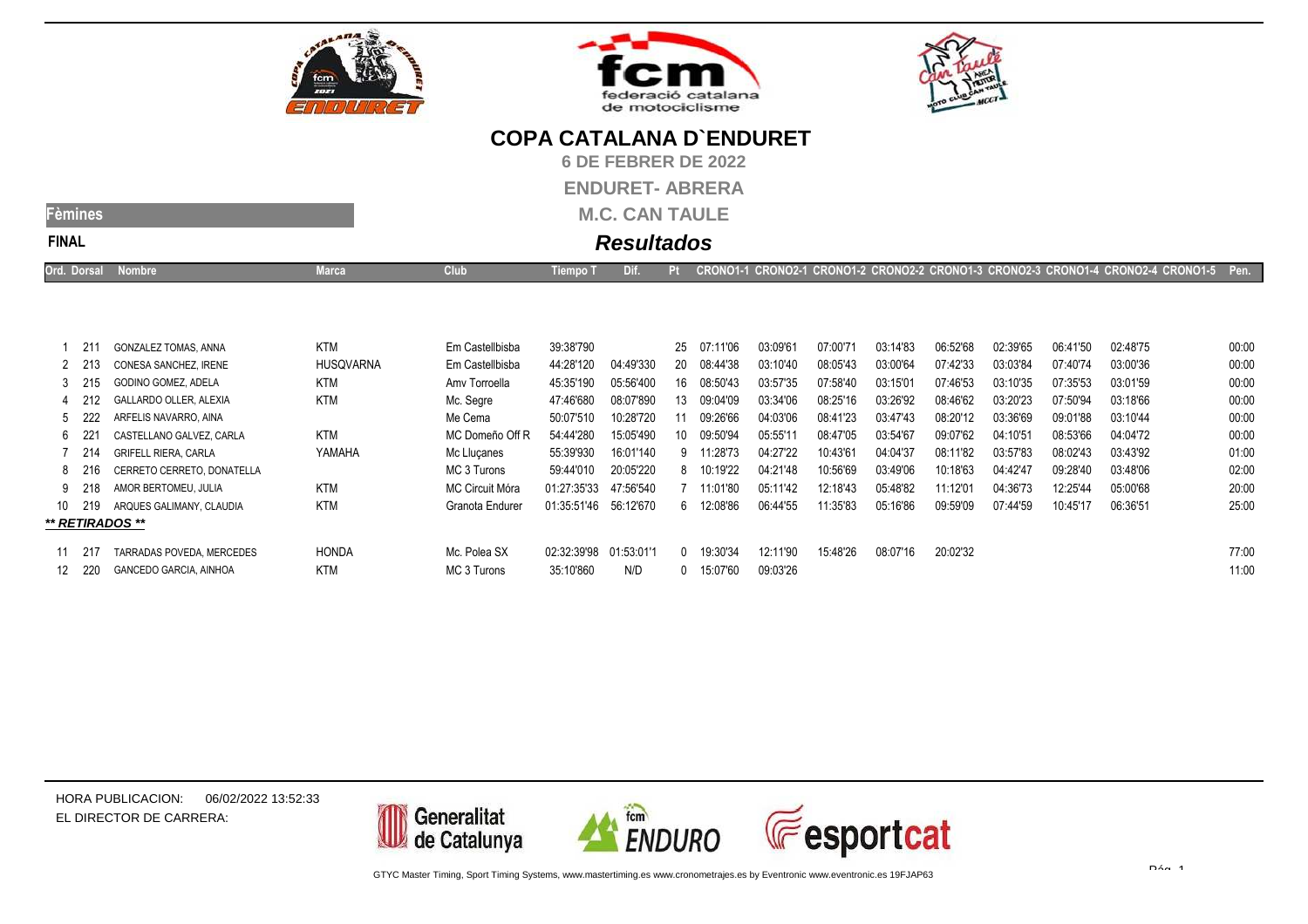





**6 DE FEBRER DE 2022**

**ENDURET- ABRERA**

**M.C. CAN TAULE**

### **50 ccFINAL**

# **Resultados**

|--|

|                 | 310    | MARTINEZ CRESPILLO, JAN      | <b>KTM</b>       | Em Castellbisba     | 36:14'980   |            | 25 | 08:36'11     | 03:55'41 | 08:36'95 | 03:27'66 | 08:00'52 | 03:38'33 | 00:00 |
|-----------------|--------|------------------------------|------------------|---------------------|-------------|------------|----|--------------|----------|----------|----------|----------|----------|-------|
|                 | 2 314  | <b>ESTEBAN PUIG. ALEX</b>    | <b>KTM</b>       | MC 3 Turons         | 36:31'510   | 00:16'530  | 20 | 09:09'11     | 03:59'84 | 08:37'63 | 03:24'89 | 08:10'20 | 03:09'84 | 00:00 |
|                 | 3 318  | PUJOL FERNANDEZ, MARC        | <b>KTM</b>       | Mc. Segre           | 40:23'040   | 04:08'060  | 16 | 09:29'35     | 04:23'64 | 10:04'36 | 03:44'05 | 09:05'83 | 03:35'81 | 00:00 |
|                 | 4 317  | BADIELLA VELASCO, PEPE       | <b>GAS GAS</b>   | Mc. Polea SX        | 41:28'280   | 05:13'300  | 13 | 09:54'60     | 05:09'81 | 09:15'51 | 04:11'28 | 08:55'80 | 04:01'28 | 00:00 |
| 5               |        | RUIZ-CASTELLANOS GOMEZ, ARAN |                  | MC MX Golf          | 41:30'370   | 05:15'390  |    | 09:55'95     | 05:14'21 | 09:14'59 | 03:42'63 | 08:40'97 | 03:42'02 | 01:00 |
|                 | 6 313  | MONTOYA PEREZ DE AZPILLAGA.  | <b>HUSQVARNA</b> | MC 3 Turons         | 42:32'120   | 06:17'140  | 10 | 09:24'12     | 04:13'40 | 09:55'50 | 04:02'10 | 09:02'53 | 04:54'47 | 01:00 |
|                 | 7 312  | TRIBALDOS MOLINA, ALONSO     | KTM              | Mc. Vilobí d'On     | 42:40'960   | 06:25'980  |    | 9 08:51'23   | 04:18'09 | 08:18'42 | 03:33'24 | 08:14'63 | 03:25'35 | 06:00 |
|                 | 8 316  | VICIANA ALIAGA, XAVIER       |                  | Mc. Segre           | 46:18'960   | 10:03'980  | 8  | 10:41'24     | 05:42'81 | 10:24'39 | 04:44'41 | 09:53'63 | 04:52'48 | 00:00 |
|                 | 9 315  | PUJOLS RACERO, CESC          |                  | MC C.Taulé          | 55:34'300   | 19:19'320  |    | 09:04'97     | 03:52'82 | 08:50'04 | 04:31'80 | 08:28'41 | 03:46'26 | 17:00 |
| ** RETIRADOS ** |        |                              |                  |                     |             |            |    |              |          |          |          |          |          |       |
|                 | 10 320 | <b>GRANDE LARA, ROC</b>      | <b>KTM</b>       | MC 3 Turons         | 01:40:12'17 | 01:03:57'1 |    | $0$ 17:31'01 | 08:12'50 | 16:33'22 | 07:55'44 |          |          | 50:00 |
|                 |        |                              |                  |                     |             |            |    |              |          |          |          |          |          |       |
|                 | 323    | RODRIGUEZ BERMUDEZ. JOSE     | <b>KTM</b>       | MC 3 Turons         | 17:42'510   | N/D        |    | $0$ 11:46'01 | 05:56'50 |          |          |          |          | 00:00 |
| 12              | -322   | COLOMER ESQUERRE, ISONA      | <b>KTM</b>       | MC 3 Turons         | 32:50'980   | N/D        | 0  | 14:41'54     | 06:09'44 |          |          |          |          | 12:00 |
| 13              | -321   | REQUENA GALAN, UNAI          |                  | MC 3 Turons         | 45:39'570   | 09:24'590  | 0  | 19:37'78     | 09:01'79 |          |          |          |          | 17:00 |
|                 | 14 324 | ROMERO LLADO, ALEJANDRO      |                  | MC 3 Turons         |             | N/D        | 0  |              |          |          |          |          |          | 00:00 |
| 15              | 319    | CRUZ CELDRAN, IKER           | <b>KTM</b>       | <b>MC Canyelles</b> |             | N/D        | 0  |              |          |          |          |          |          | 00:00 |
|                 |        |                              |                  |                     |             |            |    |              |          |          |          |          |          |       |

HORA PUBLICACION:06/02/2022 13:52:13EL DIRECTOR DE CARRERA: